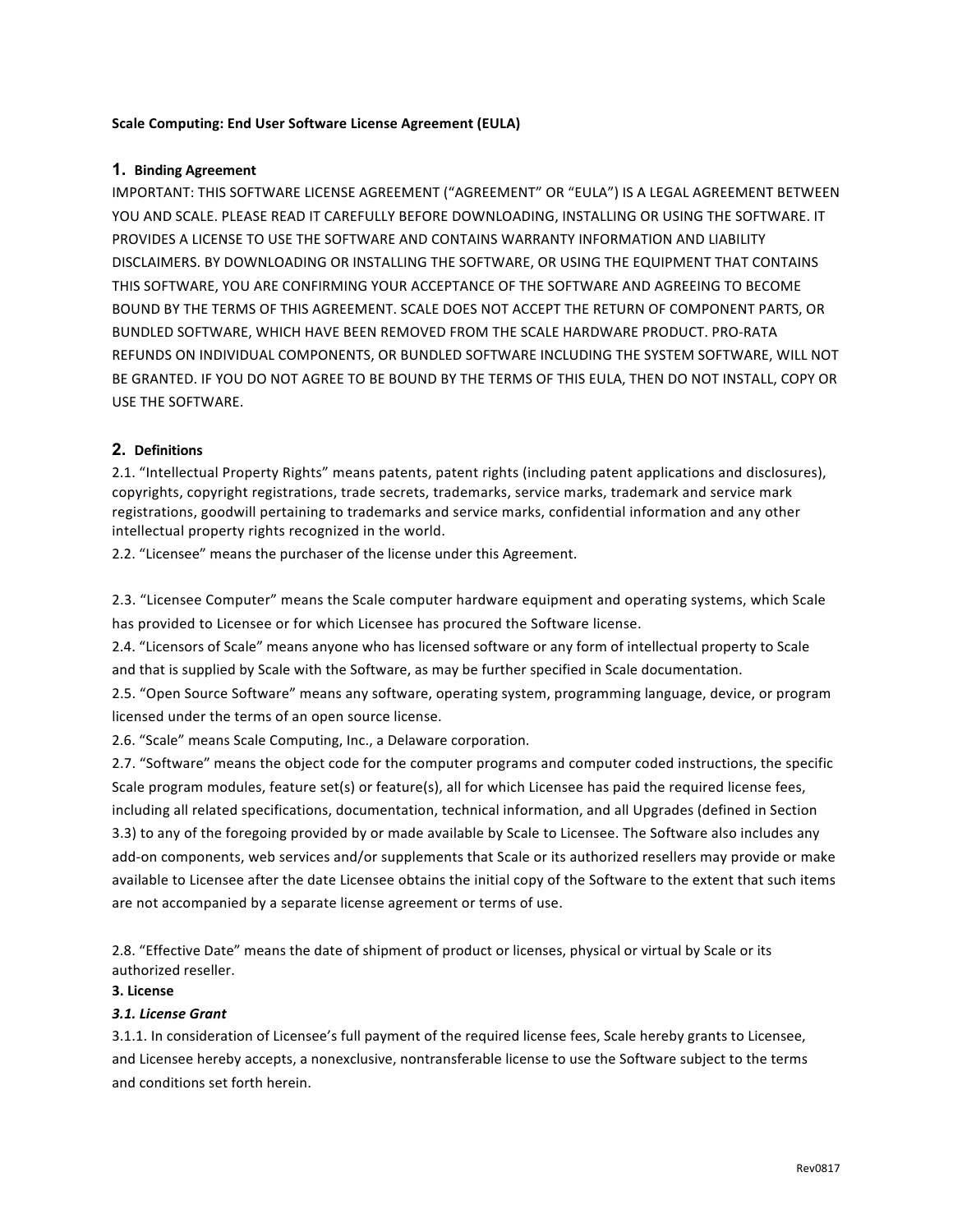3.1.2. Unless otherwise expressly provided in the documentation, Licensee shall use the Software solely as embedded in, for execution on, or (where the applicable documentation permits installation on non-Scale equipment) for communication with Scale equipment owned or leased by Licensee. Licensee's use of the Software shall be limited to use on a single hardware chassis and on a single central processing unit, as applicable; provided, however Customer may use the Software on the specified number of chassis or central processing units for which Licensee has paid Scale the required license fee for more than one. Licensee's use of the Software shall be limited to a usage capacity, number of users and period for operating with respect to each copy, as applicable and as set forth in this Agreement or in Scale's product catalog, user documentation, or web site. Licensee's use of the Software shall be limited by any other restrictions in Scale's product catalog, user documentation, or web site for the Software which are incorporated herein by this reference.

3.1.3. Licensee shall be solely responsible for payment of all taxes that may be assessed on the Software or its use, including personal property taxes, sales and use taxes, excise taxes, value-added taxes, consumption tax and withholding tax.

#### *3.2. General Restrictions*

Except as otherwise expressly provided under this Agreement, Licensee shall have no right, and Licensee specifically agrees not to:

3.2.1. Assign or sublicense, or transfer voluntarily, or whether by operation of law or otherwise, its license rights to any other person, or use the Software on unauthorized or second hand Scale equipment, and any such attempted transfer, assignment or sublicense shall be void;

3.2.2. Sell, license or distribute copies of the Software on a standalone basis or as part of any collection, product or service, or permit third parties to do so;

3.2.3. Rent, lease, provide commercial hosting services to third parties with, or lend the Software;

3.2.4. Permit third parties to distribute copies of the Software;

3.2.5. Make error corrections to or otherwise modify or adapt the Software or create derivative works based upon the Software, or permit third parties to do the same; provided that the foregoing restriction shall not apply solely to the extent it is unenforceable under applicable law;

3.2.6. Reverse engineer, disassemble or decompile the Software or otherwise attempt to gain access to any source code, trade secret or confidential information related to the Software; provided that the foregoing restriction shall not apply solely to the extent it is unenforceable under applicable law; or

3.2.7. Remove, obscure or alter any notice of patent, copyright, trade secret, trademark, trade name, mask work or other proprietary right related to Software or documentation.

In addition, Licensee acknowledges that the Software constitutes Scale Computing's confidential information and access to the Software will be provided on a need to know basis to individuals who have agreed to protect the Software and maintain the confidentiality thereof.

#### *3.3. Upgrades and Additional Copies*

Any upgrades, updates, bug fixes or modified versions (collectively, "Upgrades") or backup copies of the Software licensed or provided to Licensee by Scale or an authorized reseller are subject to the following additional restrictions. NOTWITHSTANDING ANY OTHER PROVISION OF THIS AGREEMENT: (i) LICENSEE HAS NO LICENSE OR RIGHT TO USE ANY SUCH ADDITIONAL COPIES OR UPGRADES UNLESS LICENSEE, AT THE TIME OF ACQUIRING SUCH COPY OR UPGRADE, ALREADY HOLDS A VALID LICENSE TO THE ORIGINAL SOFTWARE AND HAS PAID THE APPLICABLE FEE FOR THE UPGRADE; (ii) USE OF UPGRADES IS LIMITED TO LICENSEE EQUIPMENT FOR WHICH LICENSEE IS THE ORIGINAL PURCHASER OR LESSEE, OR WHO OTHERWISE HOLDS A VALID LICENSE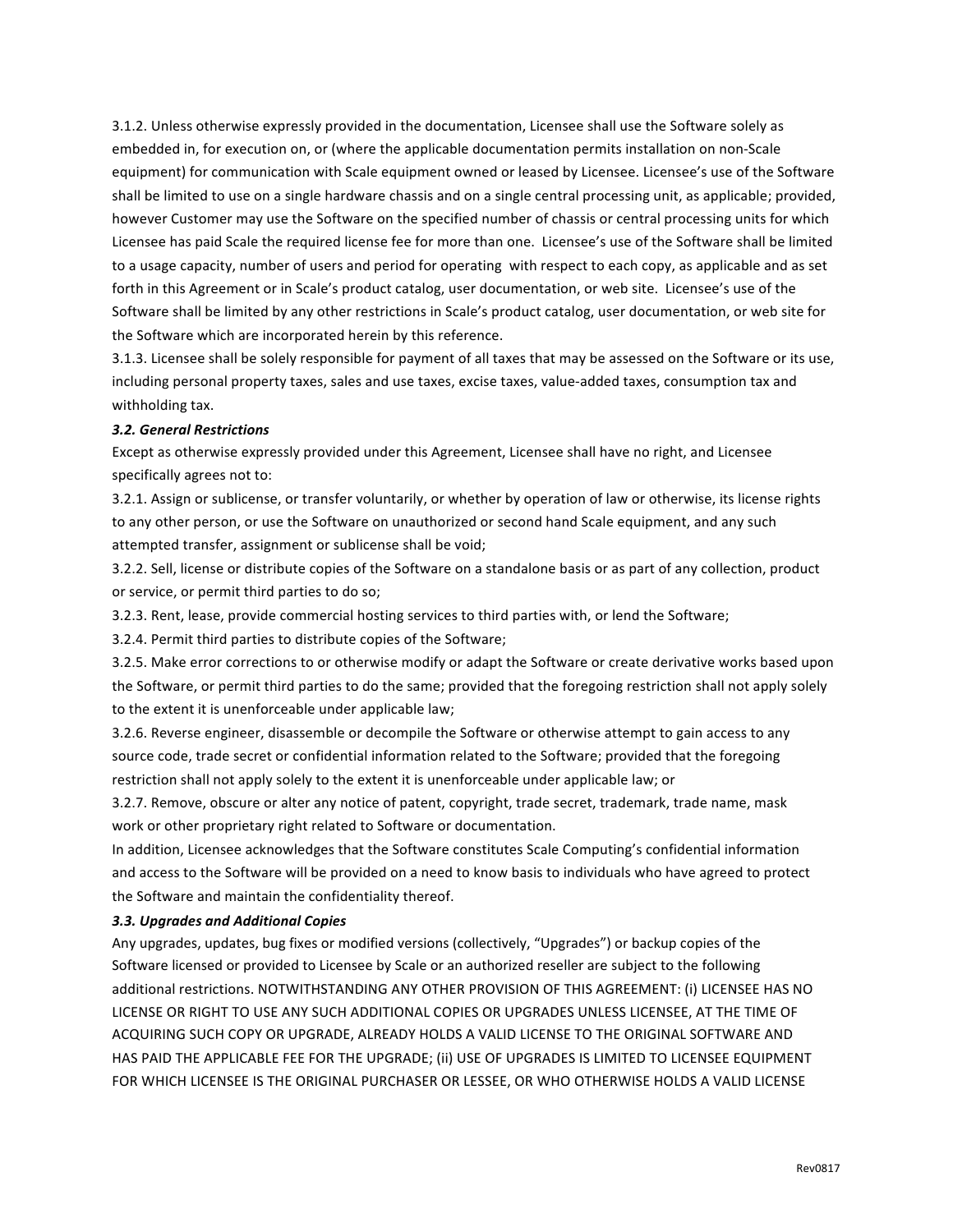# TO USE THE SOFTWARE WHICH IS BEING UPGRADED; AND (iii) USE OF ADDITIONAL COPIES IS LIMITED TO BACKUP PURPOSES ONLY.

### *3.4. Responsibility of Licensee*

Licensee acknowledges that the Software incorporates or is based in part upon proprietary information of Scale and Licensors of Scale. Licensee shall not disclose or make available the Software, documentation, or any information or data embodied therein, to any person or entity other than employees of Licensee. Such employees shall be required to use the Software and documentation solely for the purposes set forth in this Agreement and shall not disclose or make available the Software, documentation, or any information or data embodied therein, to any person or entity other than those permitted by this Agreement. In all events the Licensee shall use at minimum the same care to maintain the confidentiality of the Scale proprietary information that it uses to maintain the confidentiality of its own information of equal importance.

## *3.5. Ownership*

Title to Software, all modifications thereof, and all copies of the foregoing, as well as any and all worldwide Intellectual Property Rights in the Software are owned by Scale. The Software is protected by the intellectual property laws and treaties under both the laws of the United States and other jurisdictions. If this Software contains documentation that is provided only in electronic form, Licensee may print one copy of such electronic documentation. Licensee may not copy the printed materials accompanying the Software. Scale and Licensors of Scale reserve all rights not specifically granted in this Agreement, including Intellectual Property Rights.

#### *3.6. Maintenance and Support Services*

Scale may provide Licensee with maintenance and support services related to the Software ("Support Services") subject to payment of Scale's Support Services fees applicable at the time of such order. Any supplemental software code or documentation provided to Licensee as part of the Support Services are considered part of the Software and subject to the terms and conditions of this Agreement. Scale reserves the right to amend its Support Services policy and applicable fees upon written notice to Licensee. Scale shall have no obligation of any kind to provide Support Services for problems in the operation or performance of the Software caused by any of the following (each, a "Licensee-Generated Error"): (a) non-Scale software or hardware products or use of the Software in conjunction therewith; (b) modifications to the Software not made by Scale or a party expressly authorized by Scale; or (c) Licensee's use of the Software other than as authorized in this Agreement or as provided in the documentation. If Scale determines that it is necessary to perform Support Services for a problem caused by a Licensee-Generated Error, then Scale will notify Licensee thereof as soon as Scale is aware of such Licensee-Generated Error and Scale will have the right to invoice Licensee at Scale's then-current published time and materials rates for all Support Services performed by Scale. Licensee

acknowledges and agrees that Scale may use technical information Licensee provides to Scale as part of the Support Services for its business purposes, including for product support and development. Scale shall not utilize such technical information in a form that personally identifies Licensee.

#### *3.7. Licensee Records*

Licensee grants to Scale and its independent accountants the right to examine Licensee's books, records and accounts during Licensee's normal business hours to verify compliance with this Agreement. In the event such audit discloses noncompliance with this Agreement, Licensee shall promptly pay to Scale the appropriate license fees with interest at the highest rate allowed under the law and the audit expenses incurred by Scale. This right shall survive any termination or expiration of this Agreement.

## *3.8. Limited Warranty by Scale*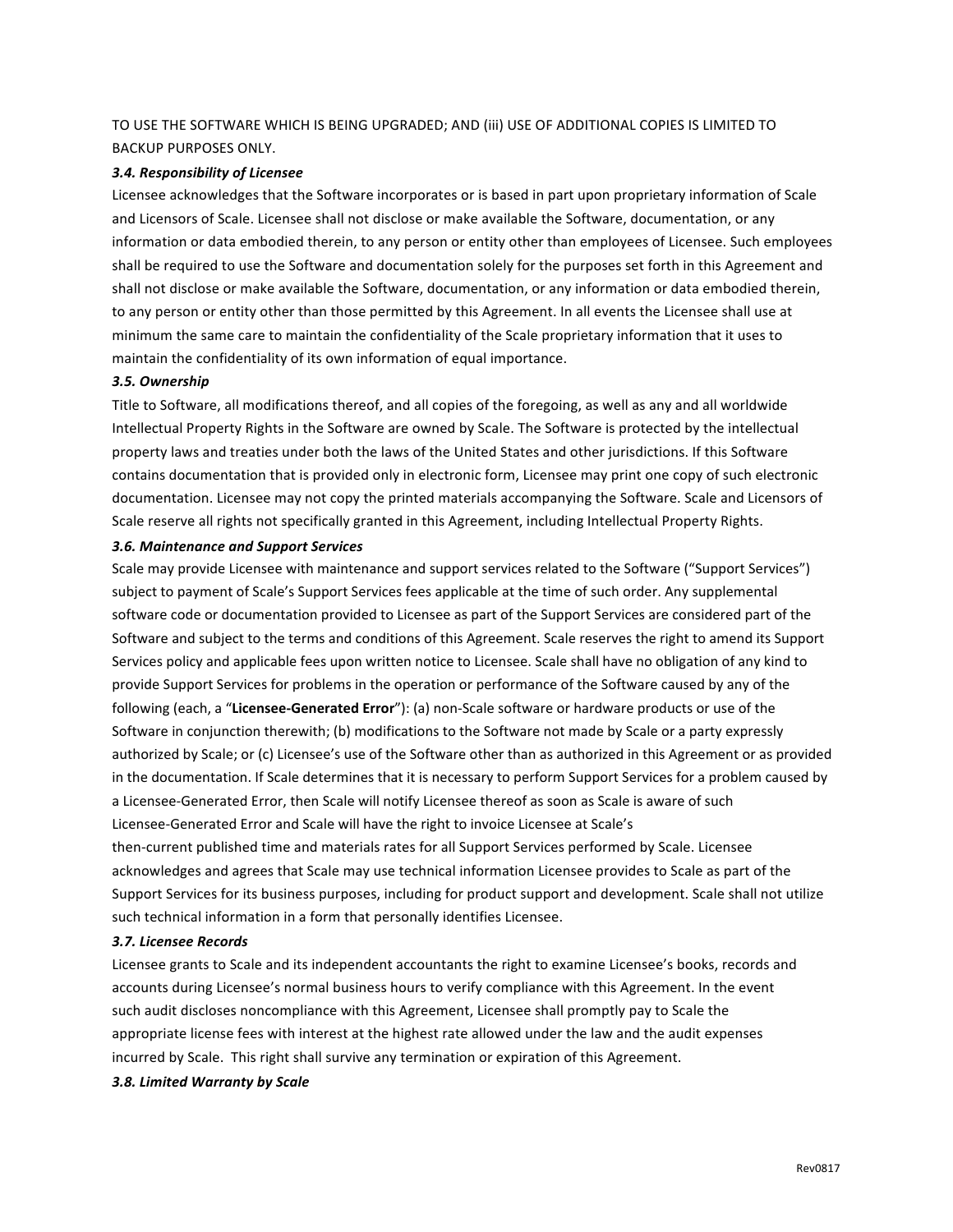3.8.1. Scale warrants to Licensee that for a period of thirty (30) days commencing from the date of original purchase by Licensee ("Warranty Period") (i) the media on which the Software is furnished will be free of defects in materials and workmanship under normal use; and (ii) the Software substantially conforms to its published specifications. This

limited warranty extends only to the original Licensee. Licensee's exclusive remedy for a breach of this Warranty is set forth in Section 3.11.

3.8.2. THE SOFTWARE, DOCUMENTATION AND SUPPORT SERVICES (IF ANY) ARE SUPPLIED TO THE LICENSEE 'AS IS AND WITH ALL FAULTS'. LICENSEE AGREES AND UNDERSTANDS THAT THE LIMITED WARRANTY SET FORTH IN SECTION 3.8.1 ABOVE IS THE ONLY EXPRESS WARRANTY MADE TO LICENSEE AND IS PROVIDED IN LIEU OF ANY OTHER EXPRESS WARRANTIES, AND THAT ALL OTHER WARRANTIES, REPRESENTATIONS AND CONDITIONS, ORAL OR WRITTEN, WHATSOEVER, EXPRESS, IMPLIED OR STATUTORY, WITH REGARD TO THE SOFTWARE OR ANY OF ITS PARTS AND ALL WARRANTIES OF SATISFACTORY QUALITY, MERCHANTABILITY, NONINFRINGEMENT AND FITNESS FOR A PARTICULAR PURPOSE ARISING FROM A COURSE OF DEALING, LAW, USAGE, OR TRADE PRACTICE ARE EXCLUDED TO THE MAXIMUM EXTENT ALLOWED BY APPLICABLE LAW. FURTHER, SCALE EXPRESSLY DOES NOT WARRANT THAT THE SOFTWARE OR ANY OF ITS PARTS WILL BE ERROR FREE, WILL OPERATE WITHOUT INTERRUPTION OR WILL BE COMPATIBLE WITH ANY SOFTWARE OR HARDWARE POSSESSED OR TO BE POSSESSED BY LICENSEE. TO THE EXTENT AN IMPLIED WARRANTY CANNOT BE EXCLUDED, SUCH WARRANTY IS LIMITED IN DURATION TO THE ORIGINAL WARRANTY PERIOD. THIS DISCLAIMER AND EXCLUSION SHALL APPLY EVEN IF THE EXPRESS WARRANTY SET FORTH ABOVE FAILS OF ITS ESSENTIAL PURPOSE AND TO THE MAXIMUM EXTENT PERMITTED BY APPLICABLE LAW. SOME STATES OR OTHER JURISDICTIONS DO NOT ALLOW THE EXCLUSION OF IMPLIED WARRANTIES, SO THE ABOVE EXCLUSIONS MAY NOT APPLY TO LICENSEE. LICENSEE MAY ALSO HAVE OTHER RIGHTS THAT VARY FROM STATE TO STATE AND JURISDICTION TO JURISDICTION.

3.8.3. Licensee is advised to use redundant and backup storage systems and to have a viable plan in place with said systems ("Disaster Recovery Plan") for the potential loss, corruption, overwrite, misplacement and/or any other possible variance of a data loss scenario including but not limited to hardware errors or failures, Software errors or failures, Licensee, Licensee employee or designated operator errors or failures, and/or any other network or environmental factors on or around the Licensee Computer and Software. Further, due to the continual development of new techniques for intruding upon and attacking networks, Scale does not warrant that the Software or any equipment, system or network on which the Software is used will be free of vulnerability to intrusion, virus attack or hacker attacks. The Software is not designed or intended for use in hazardous environments requiring fail-safe performance, including without limitation, in the operation of nuclear facilities, aircraft navigation or communication systems, air traffic control, weapons systems, direct life-support machines, or any other application in which the failure of the Software could lead directly to death, personal injury, or severe physical or property damage (collectively, "High Risk Activities"). Scale expressly disclaims any express or implied warranty of fitness for High Risk Activities.

3.8.4 Any supplements or Upgrades to the Software, including without limitation, any service packs or hot fixes provided by Scale after the expiration of the limited Warranty Period are not covered by any warranty or condition, express, implied or statutory.

## *3.9. Limitations*

This limited warranty does not apply if the Software or any related product or equipment supplied by Scale (a) has been altered, except by Scale, (b) has not been installed, operated, repaired, or maintained in accordance with instructions supplied by Scale, (c) has been subjected to abnormal physical or electrical stress, misuse,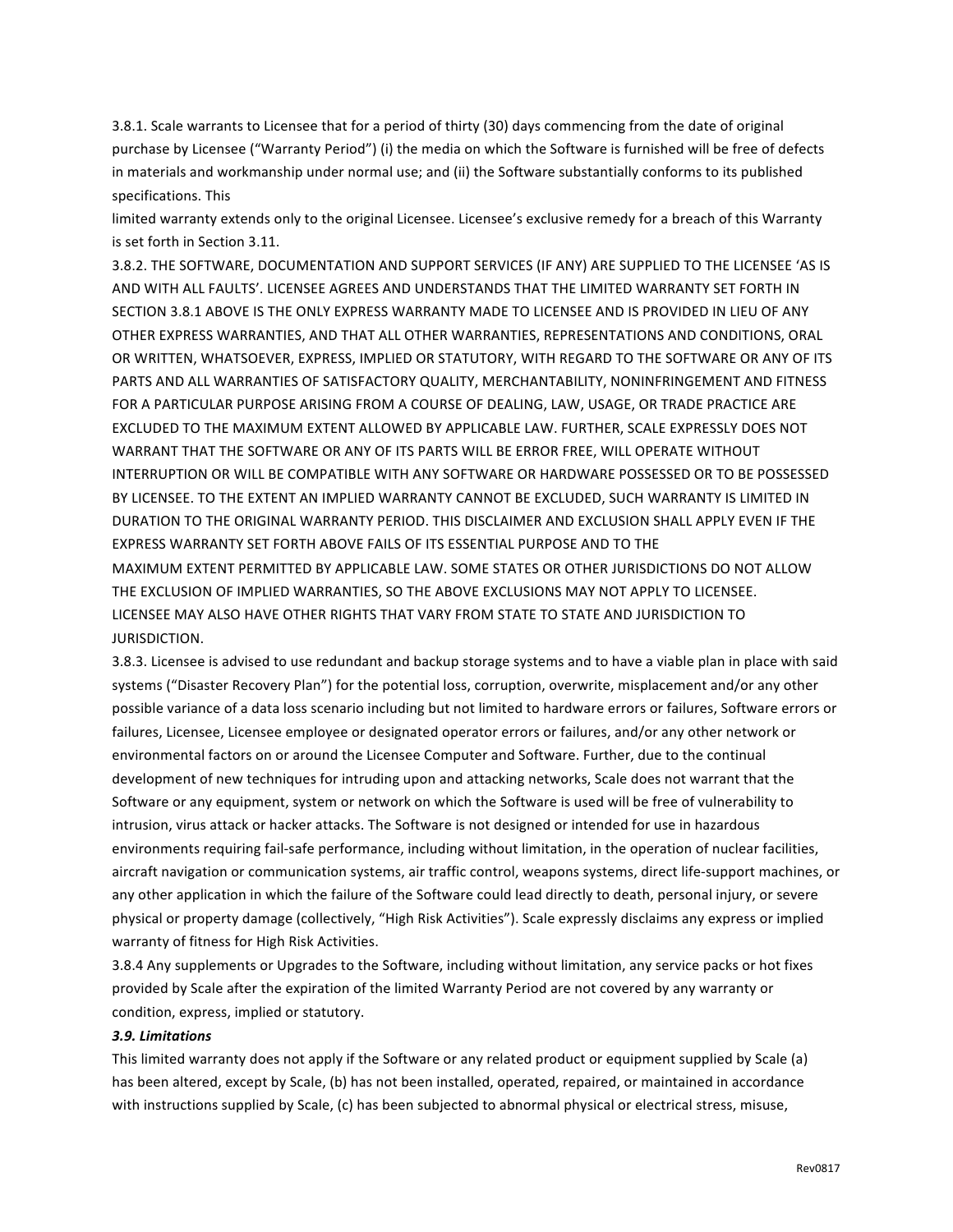negligence, virus or accident; or (d) is licensed for beta, trial evaluation or demonstration basis for which Scale does not receive a payment or license fee.

## 3.10. LIMITATION ON LIABILITY; NO CONSEQUENTIAL OR OTHER DAMAGES

3.10.1. TO THE MAXIMUM EXTENT PERMITTED BY APPLICABLE LAW, IN NO EVENT SHALL SCALE OR ITS RESELLERS BE LIABLE FOR ANY SPECIAL, INCIDENTAL, INDIRECT, OR CONSEQUENTIAL DAMAGES WHATSOEVER (INCLUDING, BUT NOT LIMITED TO, DAMAGES FOR LOSS OF PROFITS, LOSS OF DATA, CONFIDENTIAL OR OTHER INFORMATION, FOR BUSINESS INTERRUPTION OR LOSS OF USE, FOR PERSONAL INJURY, FOR LOSS OF PRIVACY, FOR FAILURE TO MEET ANY DUTY INCLUDING DUTY OF GOOD FAITH OR OF REASONABLE CARE, FOR NEGLIGENCE, OR FOR ANY OTHER PECUNIARY OR OTHER LOSS WHATSOEVER) ARISING OUT OF OR IN ANY WAY RELATED TO THE USE OF OR INABILITY TO USE THE SOFTWARE OR HARDWARE, THE PROVISION OF OR FAILURE TO PROVIDE SUPPORT SERVICES, OR OTHERWISE UNDER OR IN CONNECTION WITH ANY PROVISION OF THIS AGREEMENT, EVEN IN THE EVENT OF THE FAULT, TORT (INCLUDING NEGLIGENCE), STRICT LIABILITY, BREACH OF CONTRACT OR BREACH OF WARRANTY OF SCALE OR ANY SUPPLIER, AND EVEN IF SCALE OR ANY SUPPLIER HAS BEEN ADVISED OF THE POSSIBILITY OF SUCH DAMAGES. SCALE AND ITS RESELLER'S LIABILITY UNDER THIS AGREEMENT IS LIMITED TO ZERO DOLLARS (\$0). SCALE SHALL NOT BE LIABLE TO LICENSEE FOR ANY DAMAGES UNDER THIS EULA. NO ACTION, REGARDLESS OF FORM, ARISING OUT OF OR PERTAINING TO THIS AGREEMENT MAY BE BROUGHT BY LICENSEE MORE THAN ONE (1) YEAR FROM THE DATE SUCH CAUSE OF ACTION AROSE.

3.10.2. SOME STATES OR OTHER JURISDICTIONS DO NOT ALLOW THE LIMITATION OR EXCLUSION OF LIABILITY FOR INCIDENTAL OR CONSEQUENTIAL DAMAGES, SO THE ABOVE LIMITATION MAY NOT APPLY TO A LICENSEE. A LICENSEE MAY ALSO HAVE OTHER LEGAL RIGHTS THAT VARY FROM STATE TO STATE OR JURISDICTION TO JURISDICTION.

## *3.11. Licensee's Exclusive Remedy*

Licensee's sole and exclusive remedy and the entire liability of Scale under this Agreement for breach of warranty shall be limited, at Scale or its service center's option, and subject to applicable law, to repair, replacement, or refund of the Software if reported (or, upon request, if returned with receipt) to Scale within the Warranty Period. Licensee shall receive the remedy elected by Scale without charge, except that Licensee is responsible for any expenses it may incur (e.g. shipping cost of the Licensee Computer to Scale).

The parties expressly acknowledge and agree that Scale has set its prices and entered into this Agreement in reliance upon limitation of liability specified herein, which allocates the risk between Scale and Licensee and forms the basis of the bargain between the parties.

## *3.12 Additional Functionality*

Licensee acknowledges that the Software may contain the capability to self-report back to Scale any issues with the Software, the Licensee Computer and other relevant metrics ("Reported Data"). Licensee agrees that it shall not interfere with the capability of the Software to collect Reported Data and transmit the same to Scale. In addition, Licensee acknowledges that if such capability is disabled or otherwise unavailable, Licensee may lose the ability to use other features and functionality of the Software.

## **4. Open Source Software**

The Software may include, or may be distributed on the same media or in the same download with Open Source Software, of which terms are available at https://www.scalecomputing.com/support/open-sources-licensingagreements/. Open Source Software shall remain subject to such terms and are licensed pursuant to such terms. The Open Source Software is provided on an "AS IS" BASIS, WITHOUT WARRANTIES OR CONDITIONS OF ANY KIND,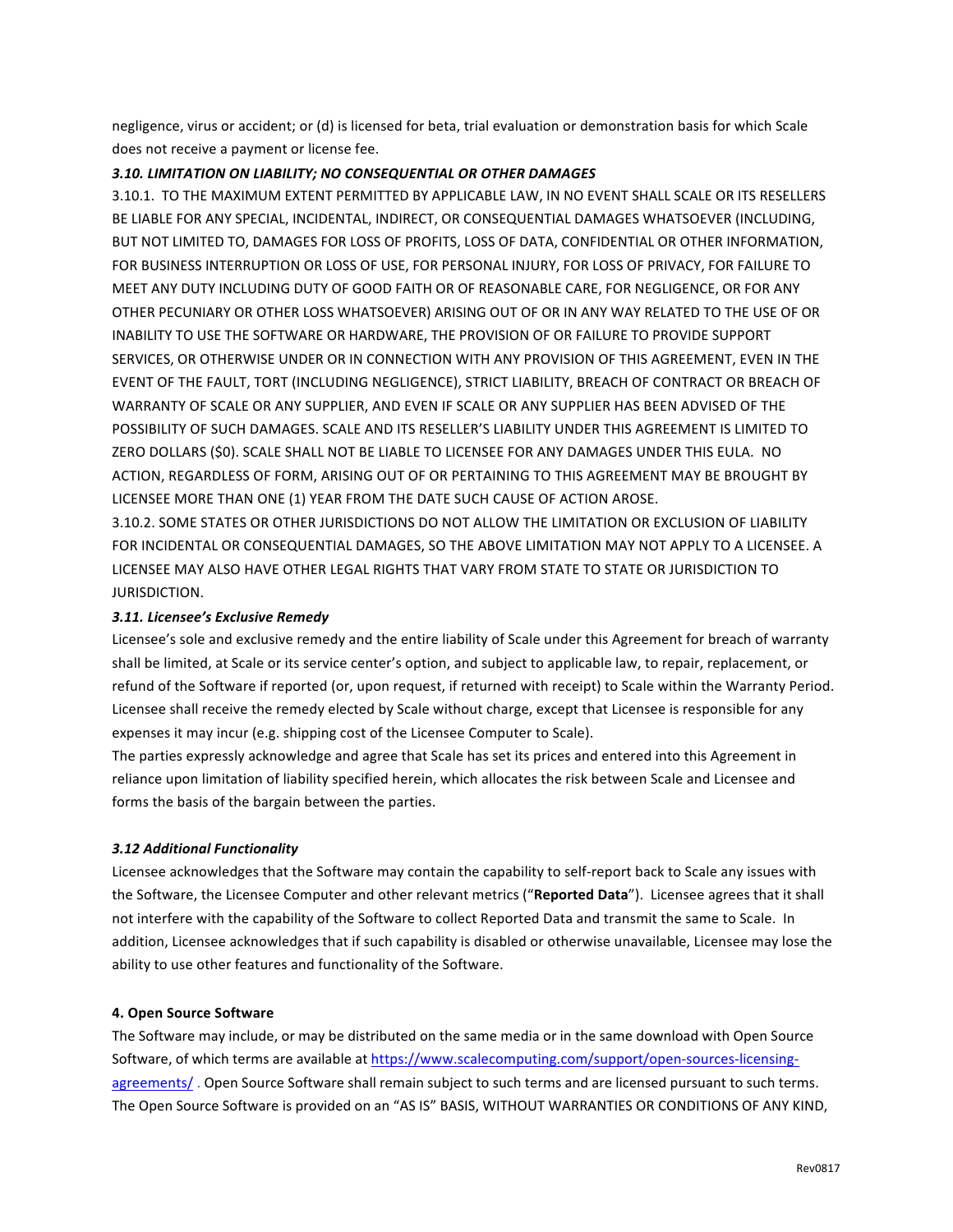EITHER EXPRESS OR IMPLIED, INCLUDING WITHOUT LIMITATION ANY WARRANTIES OR CONDITIONS OF TITLE, NON-INFRINGEMENT, MERCHANTABILITY OR FITNESS FOR A PARTICULAR PURPOSE, AND ALL SUCH WARRANTIES ARE HEREBY DISCLAIMED. NEITHER SCALE NOR THE AUTHORS OF THE OPEN SOURCE SOFTWARE SHALL HAVE ANY LIABILITY FOR ANY DIRECT, INDIRECT, INCIDENTAL, SPECIAL, EXEMPLARY, OR CONSEQUENTIAL DAMAGES (INCLUDING WITHOUT LIMITATION LOST PROFITS), HOWEVER CAUSED IN ANY THEORY OF LIABILITY, WHETHER IN CONTRACT, STRICT LIABILITY, OR TORT (INCLUDING NEGLIGENCE OR OTHERWISE) ARISING IN ANY WAY OUT OF THE USE OR DISTRIBUTION OF THE OPEN SOURCE SOFTWARE, EVEN IF ADVISED OF THE POSSIBILITY OF SUCH DAMAGES. Copyrights to the Open Source Software are held by the copyright holders indicated in the copyright notices in the corresponding source files. If the Open Source Software license also requires source code to be made available, such source code is available at https://www.scalecomputing.com/support/open-sources-licensing-agreements/.

## **5. Indemnities**

## *5.1. Indemnity by Licensee*

Licensee agrees to indemnify Scale and hold it harmless against and from any claim, demand, action, proceeding, loss, liability, cost and expense (including court costs and reasonable fees of attorneys, accountants and other professionals) incurred or suffered by Scale as a result of any negligence on the part of the Licensee in the use of the Software in whole or in part, any violation by Licensee of the obligations, restrictions or limitations in Section 3 ("License") or any infringement or misappropriation of any of Scale's Intellectual Property Rights. **6. Term and Termination**

#### *6.1. Term*

The License granted by this Agreement shall continue until such time as the Licensee decides to terminate the Agreement or fails to meet the Agreement terms; whichever may occur earlier. Right to use and operate some specific copies, modules, feature set(s) or feature(s) of the Software and hardware may be limited to the license period(s) as specified by Scale and will expire at the end of license period. Licensee may terminate this License at any time by destroying all copies of Software including any documentation. Licensee's rights under this License will terminate immediately without notice from Scale if Licensee fails to comply with any provision of this License. Upon termination, Licensee must destroy all copies of Software in its possession or control.

#### *6.2. Termination by Scale*

Scale will have the right to terminate this Agreement if (a) Licensee fails to honor the

restrictions on disclosure and use of Scale's proprietary information provided under this Agreement, (b) Licensee infringes or participates in infringement of Scale's Intellectual Property Rights, (c) Licensee fails to honor the limitations and restrictions on use of the Software or any part thereof as provided in this Agreement, (d) Licensee breaches or fails to perform any other material term or condition of this Agreement, (e) Licensee has not paid any or all Scale invoices when due, (f) Licensee ceases to be in business or (g) Licensee becomes the subject of a voluntary or involuntary petition in bankruptcy or any proceeding relating to insolvency, receivership, liquidation, or composition for the benefit of creditors.

#### *6.3. Termination by Licensee*

Licensee will have the right to terminate this Agreement if Scale breaches or fails to perform any other material term or condition of this Agreement and Scale fails to remedy any such breach within thirty (30) days of notice from Licensee.

#### *6.4. Effect of Termination of Agreement*

If either party properly terminates this Agreement, Licensee shall immediately return to Scale or (at Scale's request) destroy all copies of the Software and will certify to Scale in writing, over the signature of the President or a Vice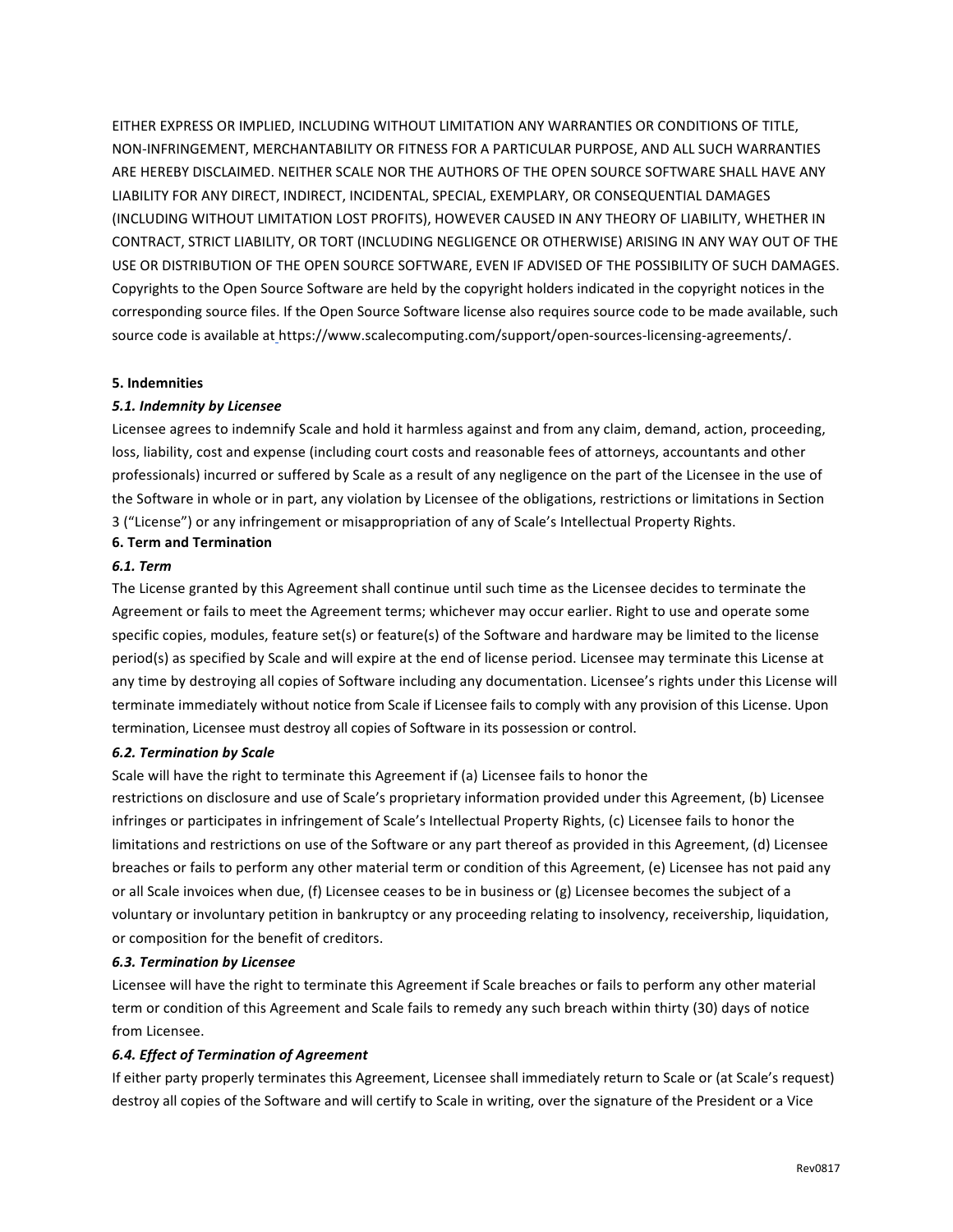President (or similar position) of Licensee, that it has done so. All obligations relating to nonuse and nondisclosure of confidential information, indemnification, and the obligations of Licensee to respect Scale's Intellectual Property Rights shall survive termination of this Agreement for any reason. Licensee further agrees that in the event of termination, all fees or charges due for the remaining term of this Agreement shall immediately become due and payable. Upon termination of the license granted hereunder, Scale's obligations under this Agreement shall cease.

## *6.5. Survival*

The rights and obligations of the parties contained in this Agreement shall survive the termination of this Agreement or of any individual Software license; notwithstanding the foregoing, Licensee's rights to use the Software shall terminate upon termination of this Agreement or as earlier stated above.

## **7. Miscellaneous**

## *7.1. Restricted Rights*

7.1.1. The data provided under this Agreement is "technical data" as that term is defined in 48 C.F.R. 27.401 and is a "commercial item" as that term is described in 48 C.F.R. 2.101. If acquired by or on behalf of a civilian agency, the U.S. Government acquires this commercial item technical data subject to the terms of this Agreement as specified in 48 C.F.R. 12.211 (Technical Data) of the Federal Acquisition Regulations ("FAR") and its successors. If acquired by or on behalf of any agency within the Department of Defense ("DOD"), the U.S. Government acquires this commercial item technical data subject to the terms of this Agreement as specified in 48 C.F.R. 227.71021 of the DOD FAR Supplement ("DFAR") and its successors.

7.1.2. Any use, duplication, or disclosure of the Software by the U.S government is subject to restrictions as set forth in this Agreement and as provided in DFARS 227.72021(a) and 227.72023(a) (1995), DFARS 252.227-7013(c)(1)(ii) (OCT 1988), FAR 12.212(a)(1995), FAR 52.22719, or FAR 52.22714 (ALT III), as applicable. For DOD agencies, the restrictions set forth in the "Technical Data Commercial Items" clause at DFARS 252.227-7015 (Nov 1995) shall also apply.

## *7.2. Export Restrictions*

Licensee acknowledges that the Software licensed hereunder is subject to the export control laws and regulations of the U.S. and any amendments thereof. Licensee confirms that with respect to the Software, it will not export or reexport it, directly or indirectly, to any countries that are subject to U.S.A. export restrictions. Licensee further acknowledges that the Software may include technical data subject to export and reexport restrictions imposed by U.S. law. Both before and after termination of this Agreement for any reason, Licensee shall refrain from permitting all or part of the Software, including any embedded data, to be exported outside the United States of America, in any manner or by any means, without in each instance, if required, a validated license from the Office of Export Administration within the United States Department of Commerce and other appropriate governmental authorities of the United States. This requirement shall survive expiration or termination of this Agreement.

## *7.3. Notices*

All notices and other communications required or permitted hereunder shall be in writing and be deemed given when delivered personally or sent by registered or certified mail, return receipt requested, to the official address of the other party or to such other place as the parties hereto from time to time may direct.

## *7.4. Relationship of Parties*

The parties to this Agreement are independent contractors and this Agreement will not establish any relationship of partnership, joint venture, employment, franchise, or agency between the parties. Neither party will have the power to bind the other or incur obligations on the other's behalf without the other's prior written consent.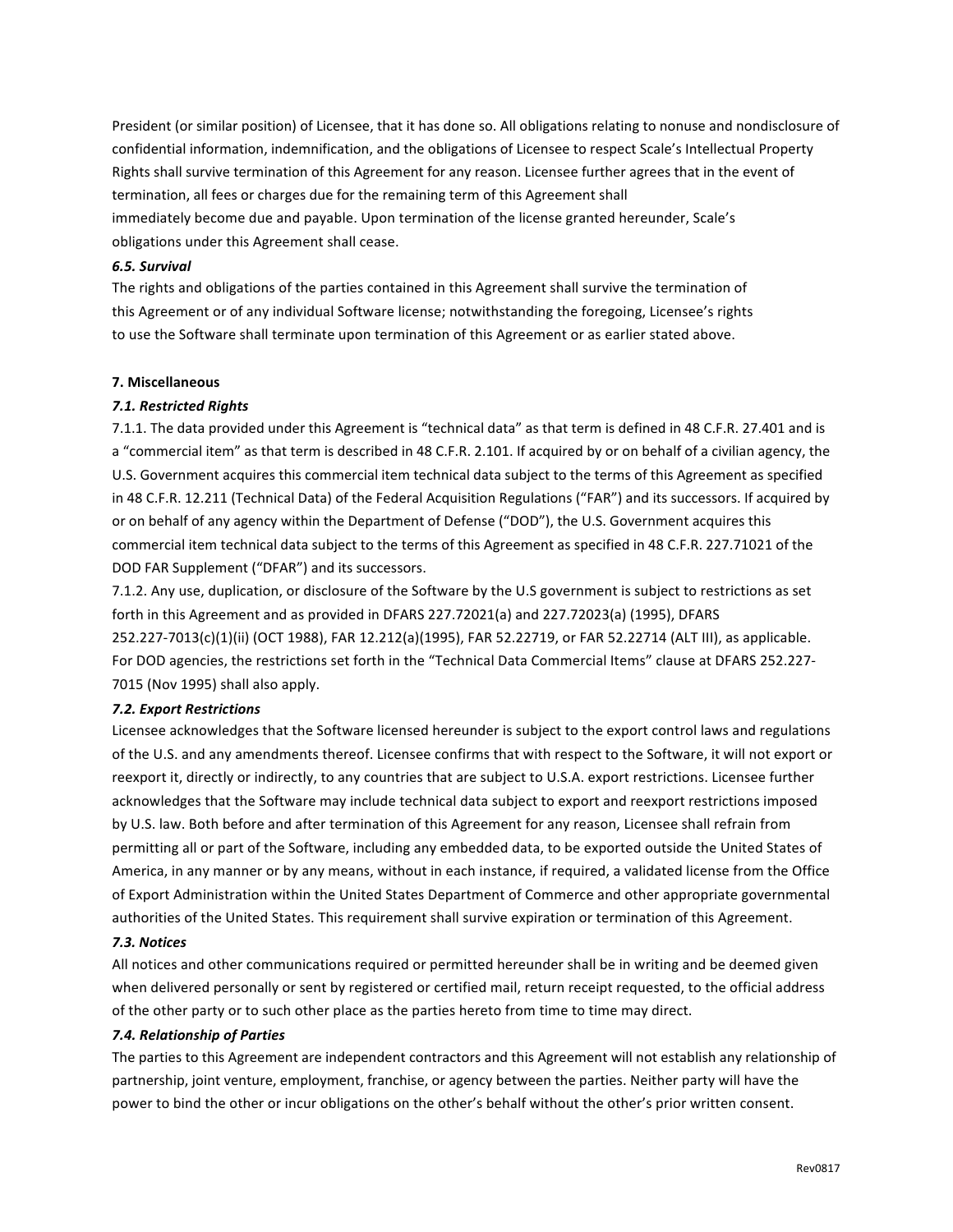## *7.5. Force Majeure*

Neither party hereto will be liable to the other for any failure or delay in performance hereunder due to circumstances beyond its reasonable control including, without limitation, Acts of God, accident, death, injury or illness of key personnel, acts, omissions and defaults of third parties and official, governmental and judicial action not the fault of the party failing or delaying in performance.

## *7.6. Assignment*

Licensee shall not assign or otherwise transfer its rights under this Agreement, including the Software obtained pursuant to this Agreement, without the prior written consent of Scale. Any attempt to make such an assignment without Scale's consent shall be void. Scale may freely assign this Agreement.

## *7.7. No Waiver*

No failure of either party hereto to prosecute its rights with respect to any single or continuing breach of this Agreement will act as a waiver of the right of that party to later exercise any right or enforce any remedy granted hereunder with respect to that same or any other breach of this Agreement by the other party hereto.

## *7.8. Choice of Law*

This Agreement shall be governed by and construed in accordance with the laws of the State of California, USA, without giving effect to principles of conflict of laws. This Agreement shall be construed and enforced without regard to the United Nations Convention on the International Sale of Goods. Any legal action or proceeding arising under this Agreement shall be brought exclusively in state courts sitting in Santa Clara County or the federal courts located in the Northern District of California and the parties hereby consent to the personal jurisdiction and venue therein. Notwithstanding the foregoing, at either party's option, any dispute or claim arising out of or related to this Agreement shall be finally settled by binding arbitration in San Francisco, California under the American Arbitration Association International Arbitration Rules by one arbitrator appointed in accordance with said Rules, and judgment on the award rendered by the arbitrator may be entered in any court having jurisdiction thereof.

## *7.9. Attorneys' Fees*

If any legal action or other legal proceedings is brought for the enforcement of this Agreement, or if a dispute arises under this Agreement, the successful or prevailing party shall be entitled to recover reasonable attorney's fees and other costs incurred in that action or proceeding, in addition to any other relief to which it may be entitled.

## *7.10. Severability*

If any part of this Agreement is adjudged by any court of competent jurisdiction to be invalid, that part shall be reformed to the minimum extent required to render it valid, and that judgment shall not affect or nullify the remainder of this Agreement, and the legality and enforceability of the other provisions of this Agreement shall remain in full force and effect.

## *7.11. Entire Agreement*

This Agreement (and any agreements incorporated herein by reference, and exhibits and appendices attached) sets forth the entire agreement between the parties with respect to the subject matter hereof, and all other discussions, representations, proposals, offers, purchase order and any other prior or contemporaneous oral or written communications of any nature are entirely superseded hereby and extinguished by the acceptance hereof. To the extent the terms of any Scale policies or programs for support services conflict with the terms of this Agreement, the terms of this Agreement shall control.

## *7.12. Amendment*

The parties agree that this Agreement shall be modified only by a written agreement duly executed by persons authorized to execute agreement on their behalf.